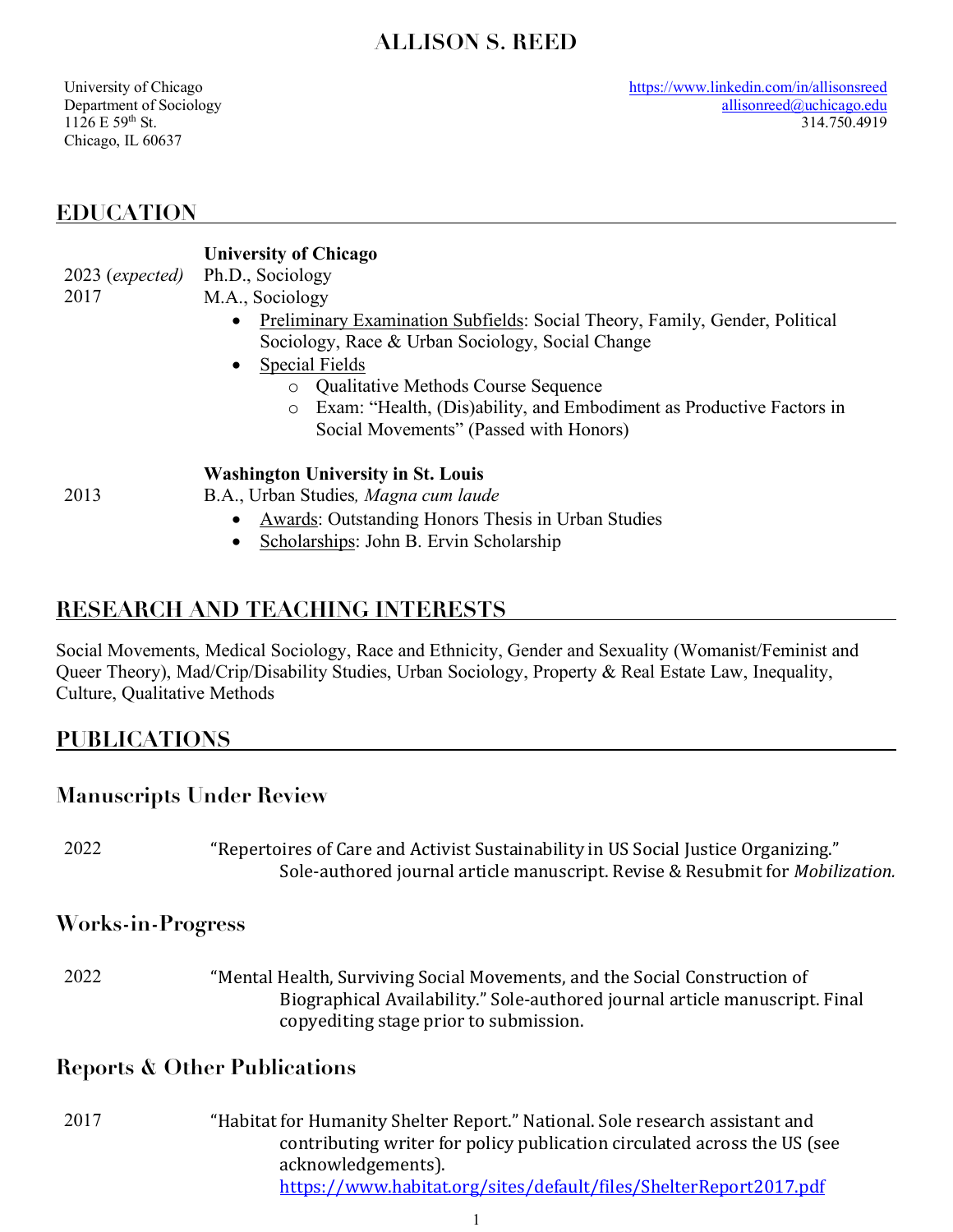# **AWARDS, GRANTS, AND FELLOWSHIPS**

| 2022 | Coulson Dissertation Completion Fellowship, University of Chicago (\$33,000)               |
|------|--------------------------------------------------------------------------------------------|
| 2021 | Dissertation Fellowship, Fahs-Beck Fund for Research and Experimentation in the            |
|      |                                                                                            |
|      | New York Community Trust (\$6,960)                                                         |
|      | Joint Dissertation Fellowship, Center for the Study of Race and Policy/Center for the      |
|      | Study of Gender and Sexuality University of Chicago (\$27, 000)                            |
| 2020 | Paper Award, Association for Applied and Clinical Sociology                                |
|      | Doctoral Research Innovation Fund Grant, Division of the Social Sciences, University of    |
|      | Chicago $(\$4,000)$                                                                        |
|      | Student Paper Competition Winner (\$100), Society for the Study of Social Problems,        |
|      | <b>Community Research and Development Division</b>                                         |
|      | Research Grant, Pozen Family Center for Human Rights, University of Chicago (\$5,000)      |
|      | Research Grant, Center for the Study of Race and Politics, University of Chicago (\$2,500) |
|      | Research Grant, Center for the Study of Gender and Sexuality, University of Chicago        |
|      | $(\$500)$                                                                                  |
| 2017 | Research Grant, Pozen Family Center for Human Rights, University of Chicago (\$5,000)      |
| 2016 | National Science Foundation Graduate Fellowship (\$102,000 over three years plus tuition)  |
| 2015 | Social Sciences Division University Fellowship, University of Chicago                      |
| 2013 | Outstanding Senior Honors Thesis in Urban Studies, Washington University                   |
|      |                                                                                            |

# **RESEARCH EXPERIENCE**

| 2018-present | <b>Surviving Social Movements: Race, Health, and Repertoires of Care in US Social</b><br><b>Justice Movements</b><br>Dissertation-in-progress, University of Chicago, Department of Sociology                                                                                                                                                                                                                                                                                                                                                                                                                                                                                                                                                                                                                                                    |
|--------------|--------------------------------------------------------------------------------------------------------------------------------------------------------------------------------------------------------------------------------------------------------------------------------------------------------------------------------------------------------------------------------------------------------------------------------------------------------------------------------------------------------------------------------------------------------------------------------------------------------------------------------------------------------------------------------------------------------------------------------------------------------------------------------------------------------------------------------------------------|
| 2016         | "Enclaves of Poverty" or "Homes that Last?": Temporality, Strategy and Competing<br><b>Ideologies in the Implementation of Community Land Trusts</b><br>Qualifying Paper (Accepted), University of Chicago, Department of Sociology<br>Analyzed the structural, legal, logistical, and ideological factors that facilitate or<br>fail to facilitate the adoption of a novel property tenure form, the community land<br>trust model<br>Work conducted in in partnership with Habitat for Humanity International (HFHI)<br>$\bullet$<br>and Grounded Solutions Network (formerly the National Community Land Trust<br>Network)<br>Conducted semi-structured interviews with 30 Habitat for Humanity affiliates<br>$\bullet$<br>across the U.S.<br>Parts of findings incorporated in the HFHI national policy brief, 2017 Shelter<br><u>Report</u> |
| 2013         | Waiting for the Wrecking Ball: Eminent Domain, Unrealized Redevelopment, and<br><b>Equity in U.S City Planning</b><br>Senior Honors Thesis, Washington University College of Arts and Sciences<br>Analyzed the impact of threatened eminent domain, failed redevelopment,<br>$\bullet$<br>condemnation blight, and public-private partnerships in (sub)urban economic<br>redevelopment zones<br>Case studies included New London, Connecticut, and a Black working-class<br>$\bullet$<br>community in Richmond Heights, a St. Louis County inner-ring suburb.<br>Utilized ethnographic, interview, archival, and legal research methods<br>$\bullet$                                                                                                                                                                                             |

• Winner of Outstanding Senior Honors Thesis in Urban Studies, 2013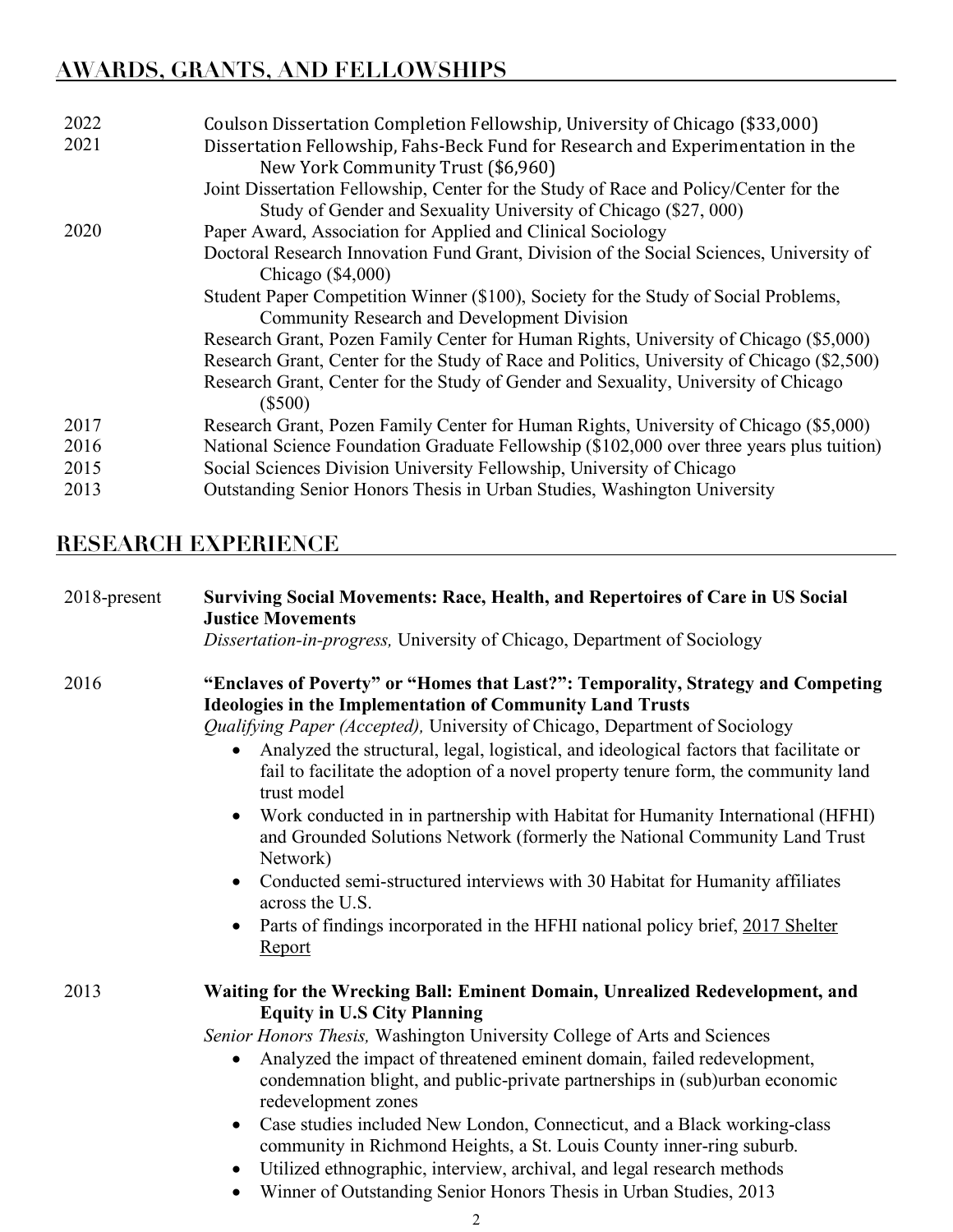|      | Winner of George Washington Carver Award for "outstanding, original, and<br>revealing undergraduate research," 2013<br>Abstract published in Washington University Senior Honors Thesis Abstracts,<br>$\bullet$<br>Volume 5, Spring 2013                                                                                                                                                                                                                                                                                              |
|------|---------------------------------------------------------------------------------------------------------------------------------------------------------------------------------------------------------------------------------------------------------------------------------------------------------------------------------------------------------------------------------------------------------------------------------------------------------------------------------------------------------------------------------------|
| 2013 | Adrienne D. Davis, Vice Provost & William M. Van Cleve Professor of Law<br>Research Assistantship, Washington University School of Law<br>Compiled $60+$ page annotated bibliography of academic publications (2003-2013)<br>for ongoing research project on U.S. slavery and the regulation of intimacy.                                                                                                                                                                                                                             |
| 2012 | "Selling Preoccupations": Social Art, Cultural Policy, and Development in Post-<br><b>Senghor Senegal</b><br>Final Research Paper, Washington University Summer in Dakar, Senegal Program<br>Mixed-method interview/ethnographic study of gender, performance, cultural<br>$\bullet$<br>policy, and economic development.<br>Subjects included Senegalese artists, activists, scholars, a Compagnie du Théâtre<br>$\bullet$<br><i>national</i> executive, and members of <i>Kaddu Yarrahk</i> , a Theatre of the Oppressed<br>troupe. |

- All interviews were conducted in French.
- Abstract published in Washington University Undergraduate Research Digest, Fall 2012

# **SELECTED INVITATIONS & PRESENTATIONS**

*Some presentations 2020-2021 offered but declined due to COVID-19 related health concerns.* 

"Surviving Social Movements: Health, Race, "Living Activism: Activist Embodiment and Repertoires of Care in the American Social Justice Field"

• Gender and Sexuality Studies Workshop, University of Chicago (2022)

"Living Activism: Activist Embodiment and Repertoires of Care in the American Social Justice Field"

- Society for the Study of Social Problems, Annual Conference Paper session (Offered 2021)
- Reproductions of Race and Racial Ideologies Workshop, University of Chicago (2020)

"Black Feminist Pleasure Politics, Compulsory Sexuality, and the Uses of Lorde"

• Queertopia, Northwestern University (Offered 2021)

"Mental Health, Disability, and Making Activism Accessible"

• Association Sociological Association, Section on Collective Behavior and Social Movements, Intersectionality and Social Movement, Annual Meeting Paper Session (Offered 2021)

"'Enclaves of Poverty' or 'Homes that Last?': Temporality, Strategy, and Competing Ideologies in the Preservation of Affordable Homeownership."

- Association for Applied and Clinical Sociology Annual Conference (Offered 2020)
- University of Chicago summer workshop, organized by Dr. Kristen Schilt (2020)
- Society for the Study of Social Problems Annual Conference 2020. San Francisco, CA. (2020, Accepted but Invitation Cancelled due to COVID 19)
- Annual Meeting of the American Sociological Association, Section on Community and Urban Sociology Refereed Roundtables,. Montreal, QC. (2017)
- Money, Markets and Governance Workshop, University of Chicago (2017)

"Waiting for the Wrecking Ball: Eminent Domain, Unrealized Redevelopment, and Equity in U.S. City Planning." Presented at: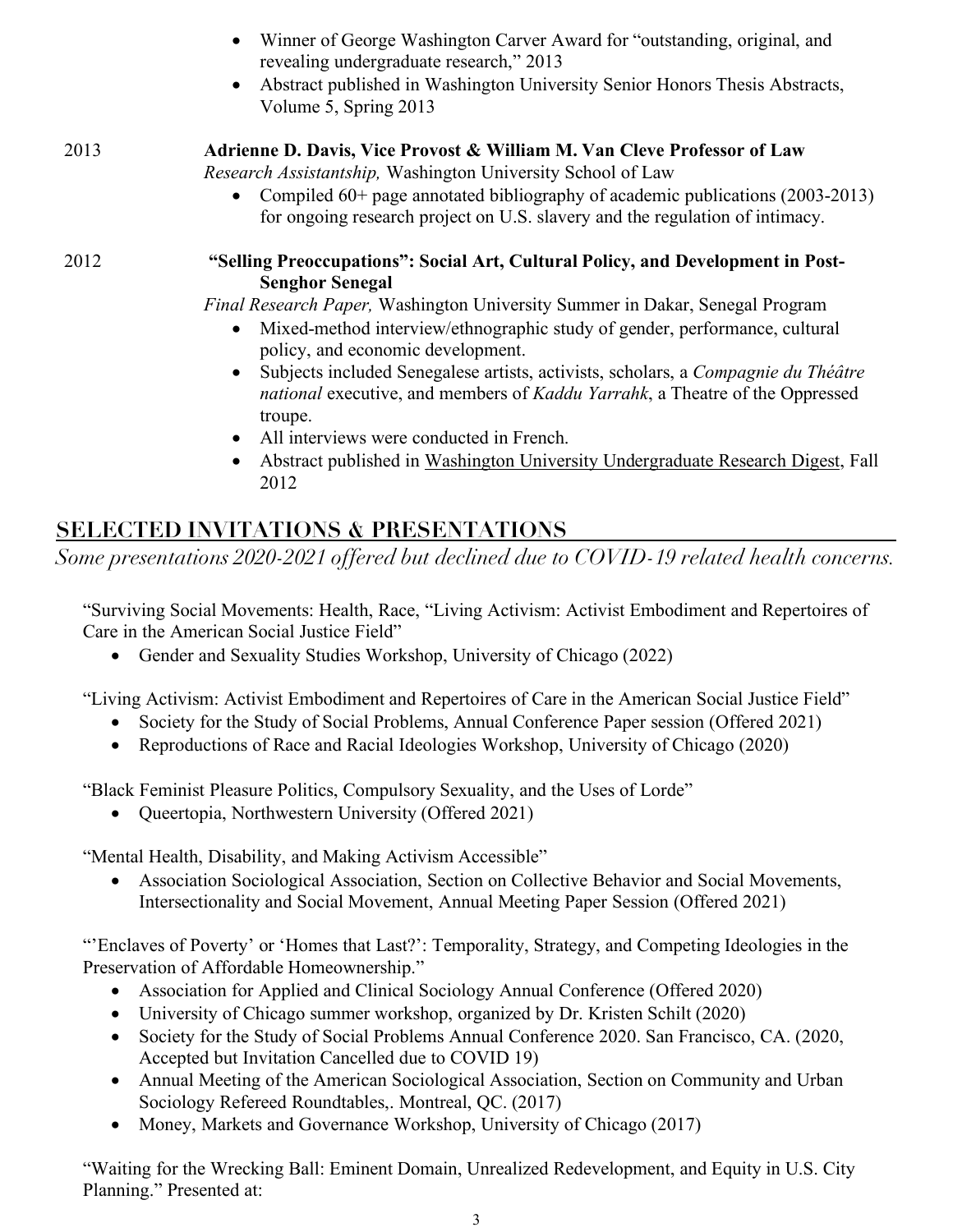- Washington University in St. Louis Undergraduate Research Symposium. (Poster Presentation) (2013)
- John B. Ervin Scholars Senior Thesis Symposium, Washington University in St. Louis. (Podium Presentation) (2013)

"'Selling Preoccupations': Social Art, Cultural Policy, and Development in Post-Senghor Senegal."

- Kenya and Senegal: African and African American Studies Study Abroad Panel, Washington University in St. Louis, MO. (Presented 2013)
- Presented at Kenya and Senegal: African and African American Studies Study Abroad Panel, Washington University in St. Louis, MO. (Panel)

# **TEACHING EXPERIENCE**

#### **Qualitative Field Methods**

#### *Teaching Assistant (Spring 2022)*

Assisting Professor Omar McRoberts in conducting a course on ethnography and other qualitative field methods.

#### **[Course Designed] Activist Survival Kits: Feminism, Race, and the Politics of Movement Health**

*Graduate Student Solo Lecturer (Offer Declined)*

• Sole-designed standalone undergraduate seminar accepted and lectureship offered by the University of Chicago Center for Gender and Sexuality Studies

#### **[Course Designed] Blackness, Madness, and Lived Experiences of Health**

*Graduate Student Solo Lecturer (Offer Declined)*

• Sole-designed standalone undergraduate seminar accepted and lectureship offered by the University of Chicago Center for the Study of Race, Politics, and Culture

#### **Theories of Sexuality and Gender**

*Graduate Student Co-Lecturer (Fall 2020)* Invited by Professor C. Riley Snorton to jointly design syllabus and to co-teach (50/50 division of labor)

#### **Academic and Professional Writing**

*Lector (Winter 2020)* Standalone seminar, lecture by the Writing Program

• Provided extensive writing feedback for graduate students Master's Theses

#### **Gender and Sexuality in World Civilizations**

*Teaching Intern (Fall 2019)* Professor C. Riley Snorton, lead instructor

#### **Social Science Core--Power, Identity and Resistance**

*Teaching Intern (Fall 2017-Winter 2018)* Professor Aaron Benanav, lead instructor Provided extensive written feedback on student papers

- Met with students one-on-one to workshop papers, discuss class content, and improve academic writing skills
- Attended classes and read assigned materials
- Regularly attended staff meetings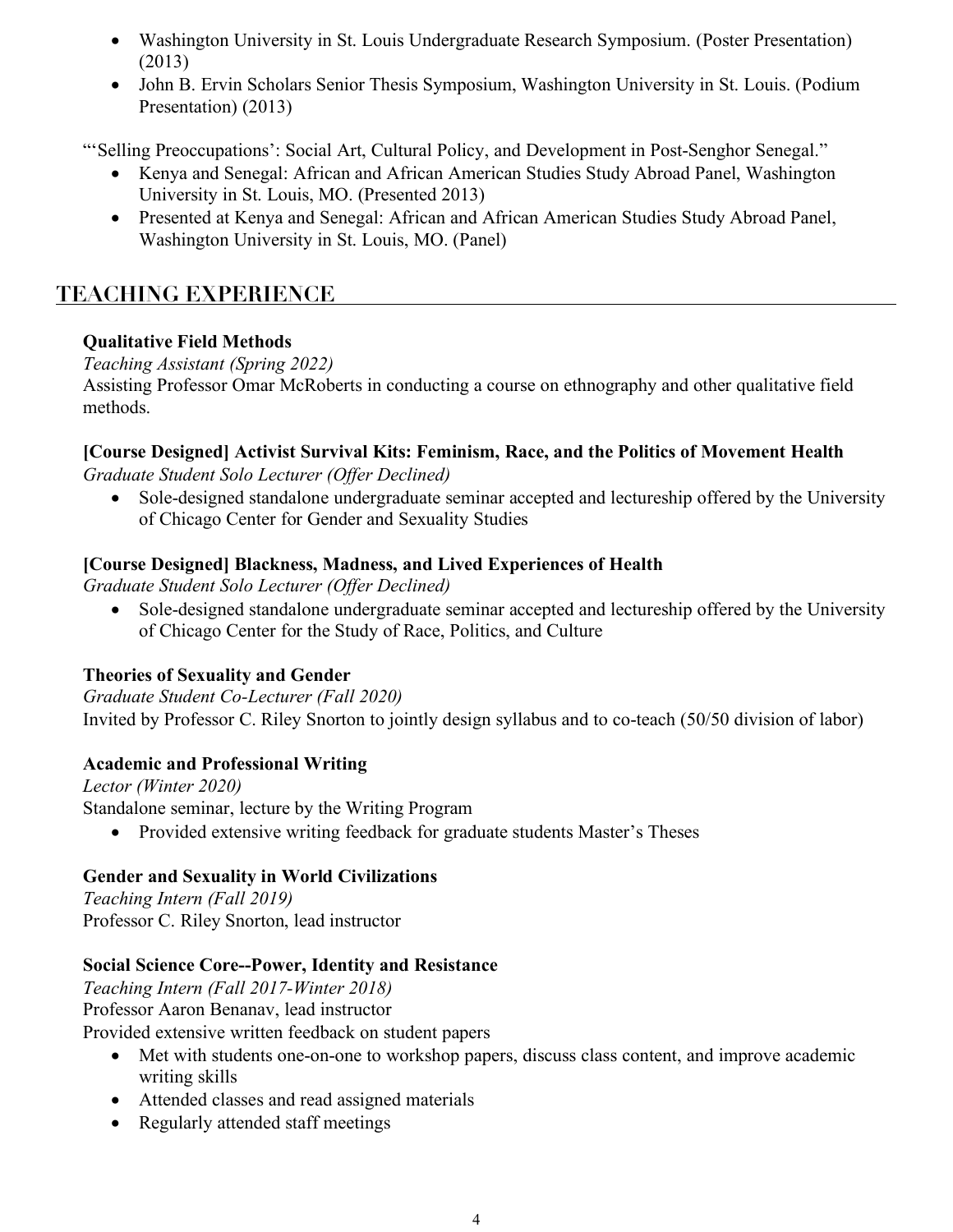## **PROFESSIONAL SERVICE**

#### 2016-2018 **American Journal of Sociology** *Associate Editor, Book Reviews*

Reviewer for: *American Journal of Sociology*

# **WORK EXPERIENCE**

#### 2018-2019 **Chapin Hall at the University of Chicago (Public policy institute)**

*Research Assistant*

Chicago, IL

Managed and conducted research projects in policy areas including child welfare, juvenile justice, and early learning to support Capacity Assessment and Integration Support initiative for Washington State's entire Department of Children, Youth, and Family

- Synthesized organizational theory, implementation science, and related literatures to develop an analytical framework for evaluating three major systems change efforts in the State of Washington.
- Collected, coded, and used Qualitative Data Analysis Software to analyze agency documents, grey literature, academic literature, and other documents to generate case studies of state-level implementation projects. Designed and conducted interviews to compliment the documentary evidence. Case studies presented to the State of Washington to provide evidence-based recommendations for future state reform efforts
- Identified and provided initial review of hundreds of federal statues, federal regulations, state laws, memoranda, and policy guidance to help align the State of Washington's performance mandates with federal standards

#### 2016-2018

#### **American Journal of Sociology (University of Chicago Press)**

*Associate Editor, Book Reviews*

Chicago, IL

- Gained insight into current topics and research within the field of sociology through examining and finding reviewers for new books in the discipline
- Nominated potential book reviewers after using an online and word-of-mouth search process, following detailed criteria regarding each reviewer's eligibility

Proofed reviews once furnished for publication AJS, with facilitated reviews regularly published in the Journal

#### 2016 **Habitat for Humanity International**

#### *Research Assistant (Independent Contractor)*

Managed and conducted literature review and telephone interview portion of national housing research project for largest nonprofit affordable homebuilder in the United States. Research used for Habitat's national policy briefing and for own independent research project, presented at American Sociological Association meeting in 2017

- Updated roster of all Habitat for Humanity Affiliates with ties to community land trusts (CLTs) in order to facilitate exchange of best practices regarding cutting edge approach to affordable homeownership
- Designed interview protocols; managed subject information; designed and conducted outreach process; scheduled and conducted telephone interviews (29) and email inquiries  $(50+)$ ; and drafted memos for research project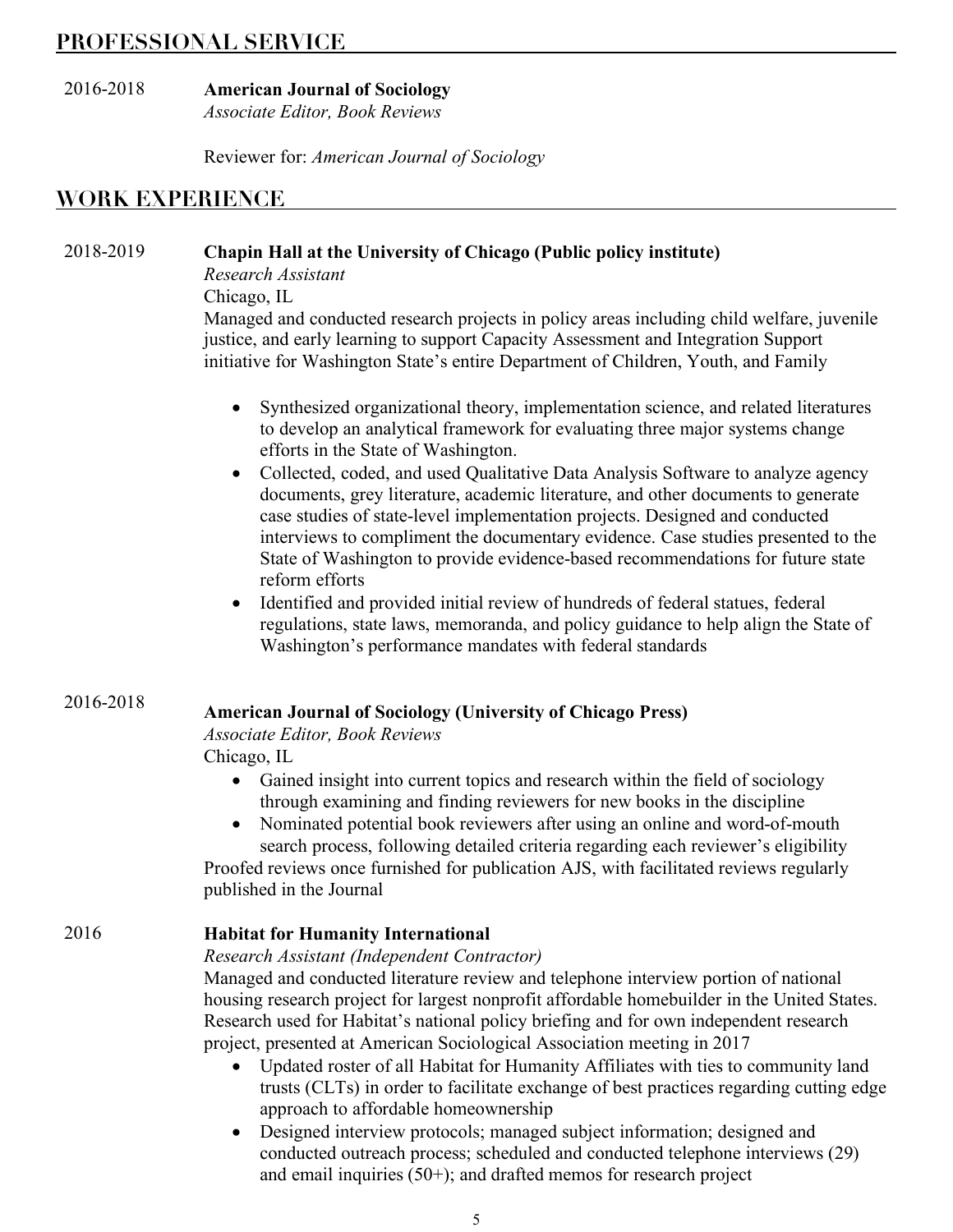• Research on Habitat affiliates and CLTs used for national Habitat for Humanity policy brief, distributed to 1,000+ affiliates across country

#### 2014-2015 **Cancer Treatment Centers of America (CTCA)**

*Management Fellow*

Philadelphia, PA; Atlanta, GA; & Chicago, IL

- Scheduled and conducted 18 in-depth interviews with advanced stage cancer patients to evaluate their family planning experiences with CTCA-affiliated oncofertility services. Completed 6+ hours of WIRB/CITI training on good clinical practice, informed consent, HIPAA, and other clinical research topics (*Eastern Regional Medical Center, Philadelphia, PA)*
- Sponsored by Enterprise-wide Chief Nursing Officer to oversee process improvement and software upgrade for national after-hours nursing hotline (*Eastern Regional Medical Center, Philadelphia, PA)*
- Assisted Director of Integrative Oncology and AVP of Patient Experience in developing project charter for Pancreatic Cancer Center of Excellence (*Eastern Regional Medical Center, Philadelphia, PA)*
- Sponsored by VP of Quality & Operational Integrity to coordinate two symposia on a) Inflammatory Breast Cancer Research and b) The Use of Anti-Coagulants in Treatment of Thrombosis. Events attended by 60+ and 100+ physicians respectively, with the latter simulcast to Howard University School of Medicine *(Southeastern Regional Medical Center, Atlanta, GA)*

#### 2014 **Civitas Associates**

#### *Research Assistant*

St. Louis, MO

- Designed and facilitated biweekly 2-hour long public policy discussion groups for high school students. Subjects included political scandal, women's issues, and domestic violence
- Leveraged relationships with Washington University School of Social Work students to recruit speaker on human trafficking. Event drew 3x usual number of attendees.

## 2012 **City of Jennings Building Department**

*Community and Economic Development Intern*  Jennings, MO

- Reported directly to Housing and Economic Development Director of Jennings, a 15,000 person, 98% black, working-class municipality in North St. Louis County
- Researched and recommended protocol for assisting hoarders and other community mental health issues. Recommendations adopted by the Building Department.
- Clarified the meaning of "substantial completion" in redevelopment agreement between the municipality and a developer, facilitating the TIF reimbursement process for a key economic development project
- Used North American Industry Classification concordances from 1997, 2002, 2007 and 2012 to update municipality's zoning ordinances

#### 2013 **The Greenlining Institute**

*Summer Associate, Economic Equity* 

Berkeley, CA

- The Greenlining Institute (GLI) is a multi-ethnic racial justice policy and advocacy organization
- Facilitated three GLI-organized discussions between Associates and community stakeholders, including the California Deputy Secretary of State; the Senior Fiscal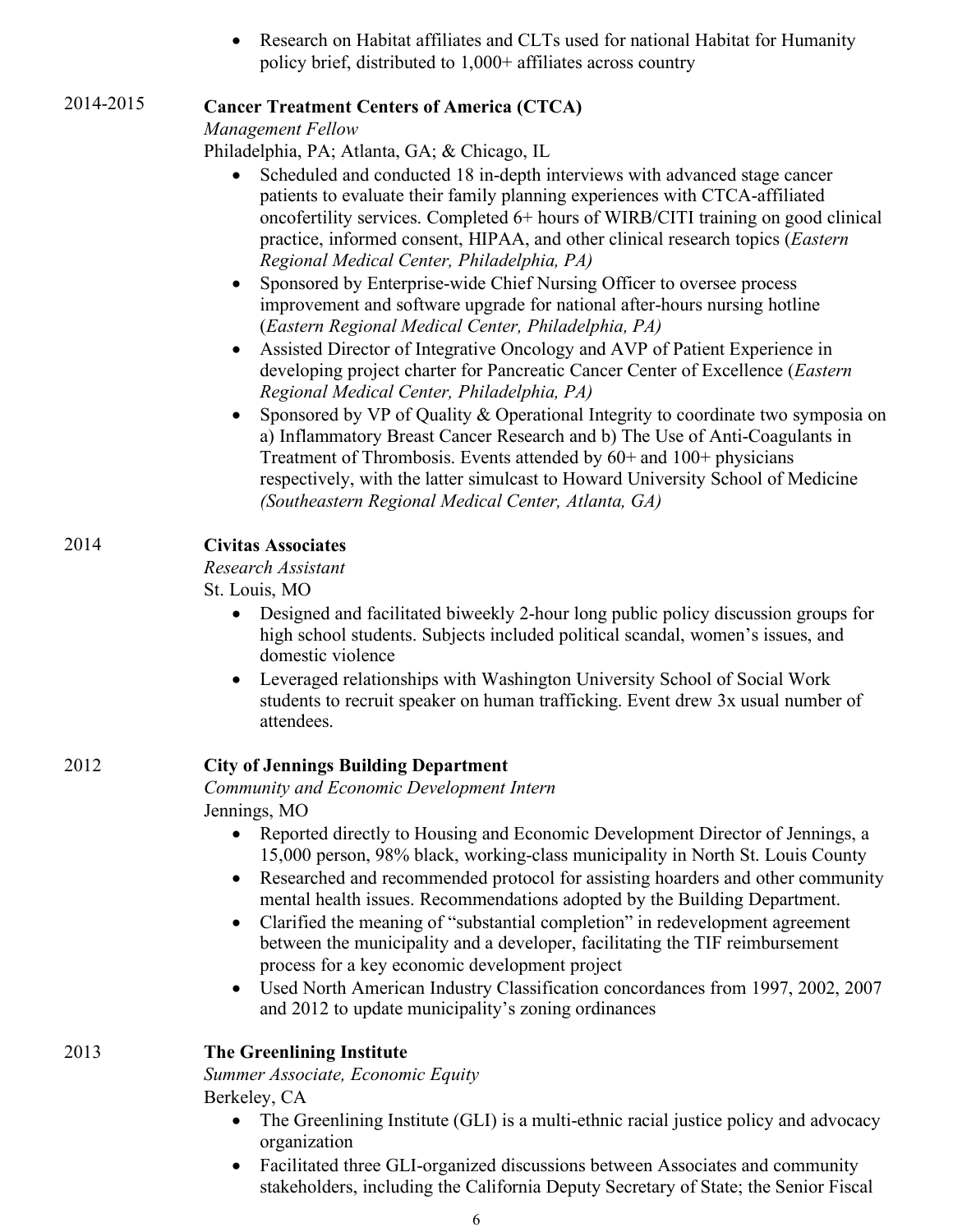Policy Advisor of the California Forward think tank; and Northern California Grantmakers staffers

- Designed a homebuyer's assistance program for final project. To determine best practices, analyzed and interpreted housing policy research and initiated contact with affordable homeownership specialists from Hello Housing, the San Francisco Federal Reserve, the San Francisco Housing Authority, Oakland Operation Hope, and other Bay-Area and national housing organizations.
- Presented program proposal to Executive Director, staff, and other Associates, and Policy Fellows. Presented proposal and obtained preliminary support from area bank's Vice President of CRA & Fair Lending

#### 2012-2013 **Washington University in St. Louis Annual Fund**

*Student Fundraiser*

St. Louis, MO

- Secured the most New Donors for FY2012-2013
- Consistently ranked in top 5% of all student fundraisers
- Individually raised \$29,617 for Washington University Annual Fund

#### 2010 **American Civil Liberties Union (ACLU)**

*Program Intern*

Eastern Missouri (Headquarters: St. Louis, MO)

- Used Chapter 610 of the Revised Statutes of Missouri (the "Sunshine Law") to request criminal justice system data from the Missouri Attorney General's Office, Department of Corrections, and statewide county clerks' offices. Analyzed data to revise policy memorandum funded by the ACLU National Racial Justice Project
- Coordinated invitation efforts for two-part Racial Profiling and Preventive Policing event. Keynote attended by 50+ elected officials, St. Louis Police Department directors, and grassroots leaders. Community-police dialogue drew 100+ participants
- Crafted agenda and facilitated bi-weekly meetings for multi-agency working group on Dismantling the School-to-Prison Pipeline
- Designed and populated case database for Southeast Missouri Racial Justice Project using Microsoft Access, making case information retrieval 4 times faster. Instituted the usage of Google Documents.

# **STUDENT LEADERSHIP & SERVICE**

| $2012 - 2013$ | The Writing Shelter, Washington University<br>Member & Workshop facilitator<br>Weekly writing workshop for survivors of domestic violence                                                                                                              |
|---------------|--------------------------------------------------------------------------------------------------------------------------------------------------------------------------------------------------------------------------------------------------------|
| 2009-2013     | <b>Safe Zones Peer Educators, Washington University</b><br>Co-Director (2009), Workshop facilitator, & Member<br>Campus peer-education group that provides comprehensive LGBTQIA ally training for<br>entire community of students, faculty, and staff |
| 2009-2013     | <b>Pride Alliance, Washington University</b><br>Member<br>LGBTQIA social, political, and service organization                                                                                                                                          |